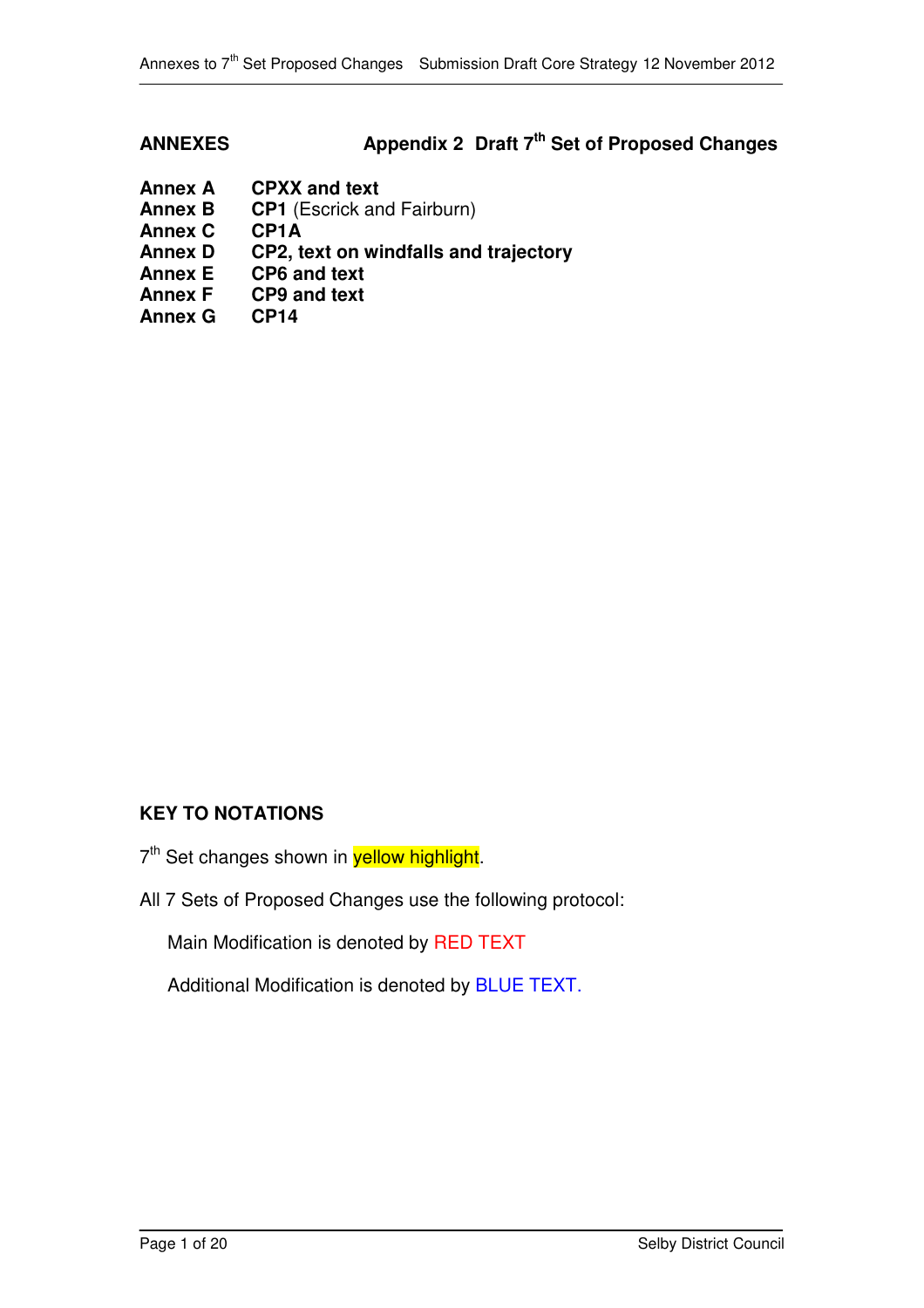## **ANNEX A - Proposed Revised Policy CPXX post-September 2012 EIP**

#### *NOTES:*

*Paragraphs 4.39a-p were introduced by PC5.6 as a main modification to replace SDCS Paras 4.37-4.39*

*PC6.19 removed supporting text and policy references to Major Developed Sites in the Green Belt. For ease of reading, those deletions are not shown below.*

*Only the yellow highlighted sections are subject to consultation and all the changes in the text as aprt of the 7 th Set of PCs are Additional Modifications.*

*The only Main Modification is a rewording in the policy for clarification in the light of debate at the EIP.*

#### **Green Belt**

- 4.39a The District is covered by parts of both the West Yorkshire and York Green Belts. One of the functions of the Green Belt is to prevent the coalescence of settlements, for example by preserving the open countryside gap between Sherburn in Elmet and South Milford. National planning guidance The NPPF (PC6.20) stresses the importance of protecting the open character of Green Belt, and that 'inappropriate' forms of development as expressed in higher order policy (PC6.20) will be resisted unless very special circumstances can be demonstrated.
- 4.39b The area covered by Green Belt is defined on the Proposals Map. For the avoidance of doubt, the boundary line shown on the Proposals map is included in the Green Belt designation. Where there are different versions of maps that contradict one another, the most up to date map from the Council's GIS system has authority.

## **Green Belt Review**

- 4.39g RSS Policy YH9: Green Belts of the Yorkshire and Humber states that "*localised reviews of the Green Belt boundaries may be necessary in some places to deliver the Core Approach and Sub Area policies*". The NPPF states that Green Belt boundaries should only be altered in exceptional circumstances, as part of the Local Plan process, and that any review of boundaries should take account of the need to promote sustainable patterns of development. The Council considers that only in exceptional circumstances where there is an overriding need to accommodate what would otherwise be inappropriate development, and or (PC6.20) where Green Belt land offers the most sustainable option, would will (PC6.20) land be considered for taking taken (PC6.20) out of the Green Belt. The A (PC6.20) Green Belt review may also consider identifying areas of safeguarded land to facilitate future growth beyond the plan period.
- 4.39h The text accompanying Core Strategy Policy CP3 notes the land supply issue at Tadcaster and other locations which has limited the potential delivery of housing in otherwise very sustainable locations. The Council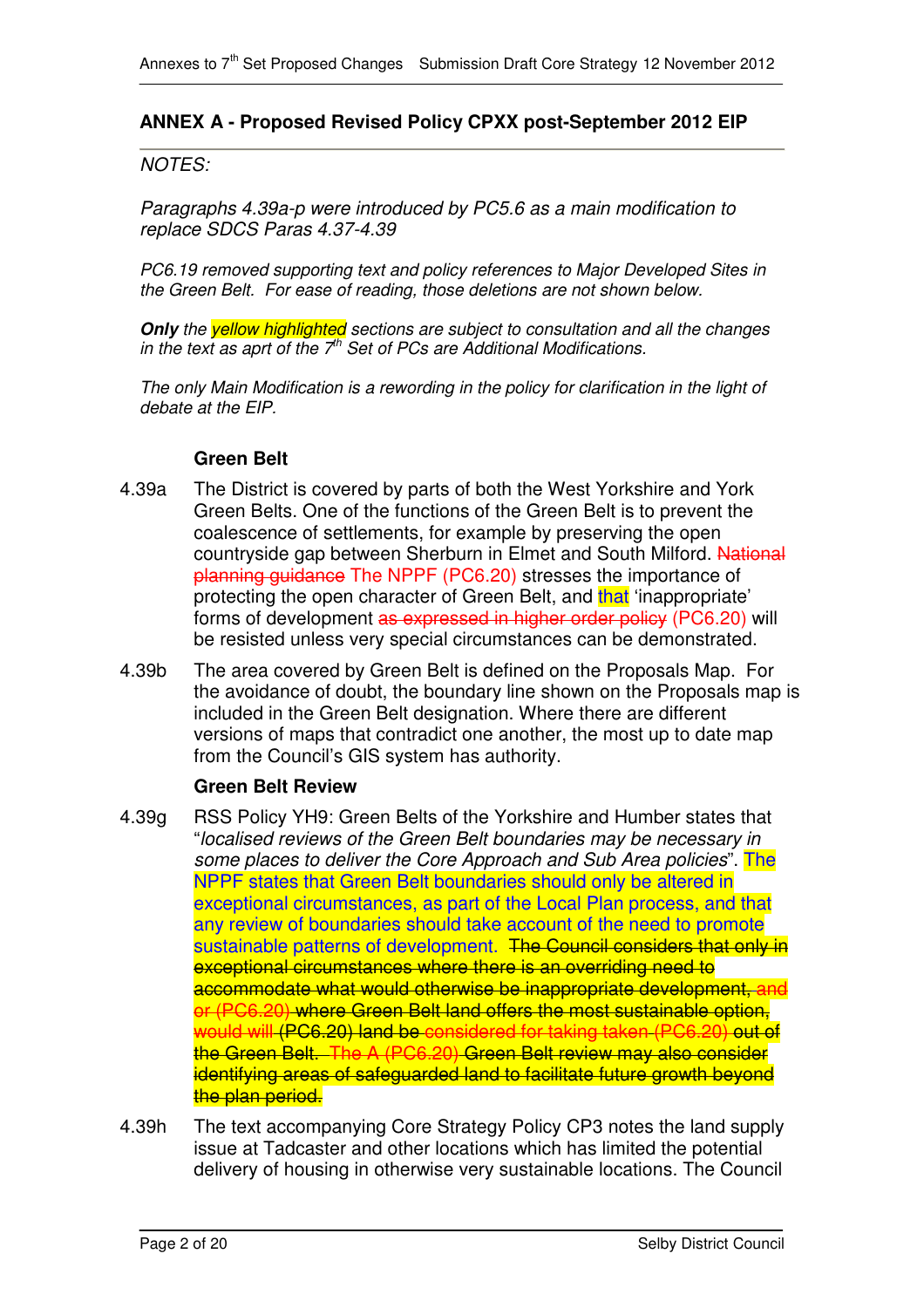is seeking to protect the settlement hierarchy and considers that the most sustainable option is to ensure that the Principal Town, and Local Service Centres and (PC6.20) other sustainable DSVs in (PC6.20) the settlement hierarchy (PC6.20) meet their own needs provide for the appropriate level of growth in accordance with NPPF Para 85 "*ensure consistency with the Local Plan strategy for meeting identified requirements for sustainable development"*. (PC6.20) This is especially true in Tadcaster where it is vitally important in order to deliver the Core Strategy Vision, Aims and Objectives to meet local needs and support the health and regeneration of the town.

- 4.39i The overriding objective to accommodate development where it is needed to support the local economy (alongside other town centre regeneration schemes) cannot take place elsewhere in the District and still have the same effect on securing Tadcaster's and other settlements' (PC6.20) longer term health. Core Strategy Policies CP2 and CP3 seek to bring land forward in the most sustainable locations within Development Limits in Selby, Tadcaster, Sherburn and the other sustainable DSVs. The current, 2011 SHLAA generally demonstrates sufficient sites to achieve this, however but (PC6.20) the Core Strategy must be pragmatic, flexible and future-proofed. Therefore, if land remains unavailable sites are not forthcoming (PC6.20) delivered and other options explored (PC6.20) for facilitating delivery fail, the Council must consider an alternative sustainable option.
- 4.39j Thus the need for a Green Belt review is most likely to arise if sufficient deliverable / developable land outside the Green Belt cannot be found in those settlements to which development is directed in accordance with the settlement hierarchy *and* if development in alternative, non Green Belt settlements / locations is a significantly less sustainable option (because the needs of the particular settlement to which the development is directed outweigh *both* the loss of Green Belt land and any opportunity for that development to take place on non-Green Belt land elsewhere). A Green Belt review may also consider identifying areas of Safeguarded Land to facilitate future growth beyond the Plan period. The Council therefore considers that this offers constitutes the exceptional circumstances that justify a need to strategically assess the District's (PC6.20) growth options across the Green Belt.
- 4.39k Such a review would seek to ensure that only land that meets the purposes and objectives of Green Belt is designated as Green Belt – it would not be an exercise to introduce unnecessary additional controls over land by expanding the Green Belt for its own sake. Similarly, the review would not seek to remove land from the Green Belt where it is perceived simply to be a nuisance to obtaining planning permission. The review may also address anomalies such as (but not exclusively) cartographic errors and updates in response to planning approvals, reconsider "washed over" villages against Green Belt objectives, and consider simplifying the on-the-ground identification of all the Green Belt boundaries by following logical physical features identifying physical features that are readily recognisable and likely to be permanent. (PC6.20)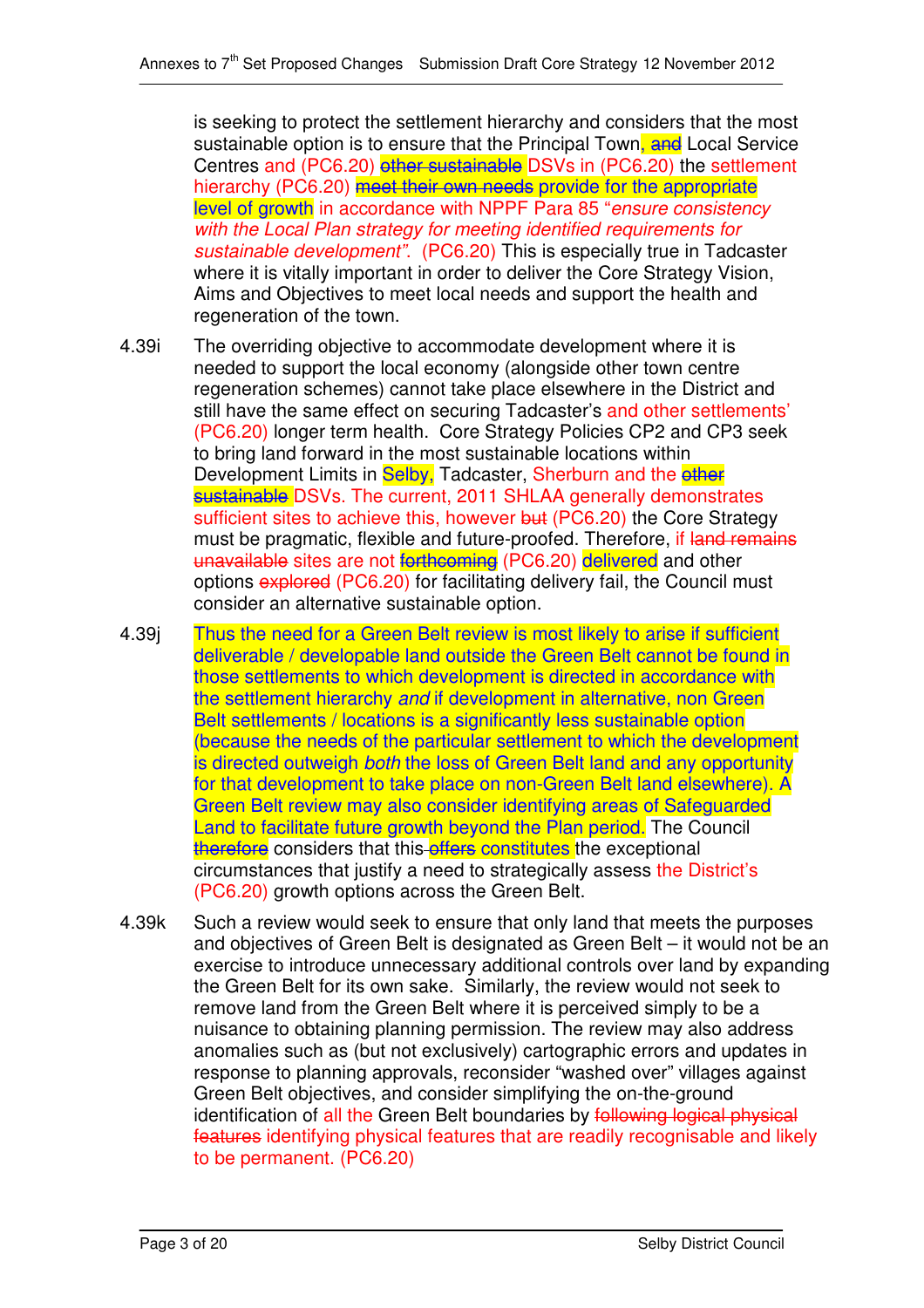- 4.39l The review would be carried out in accordance with up to date national policy and involve all stakeholders, and take into consideration the need for growth alongside the need to protect the openness of the District. It would examine Green Belt areas for their suitability in terms of the purpose of Green Belt in accordance with the NPPF. (PC6.20)
- 4.39n The review may also consider
	- the relationship between urban and rural fringe; and
	- the degree of physical and visual separation of settlements
- 4.39o This could supply a schedule of areas for further investigation where sites may be considered for suitability for development, and be subject to a Sustainability Appraisal sustainability assessment. This may consider other policy/strategy designations such as existing Local Plan 2005, sustainability criteria such as accessibility to services, facilities and public transport, heritage assets, landscape character, nature conservation and also flood risk. The Green Belt review and Sustainability Appraisal would then undergo public consultation. (PC6.20)
- 4.39oo A lower-order The Sites Allocation DPD may then identify land for development during the plan period. It may also safeguard land and/or safeguarding to facilitate development beyond the plan period and avoid a further Green Belt review in the future.

The Local Plan will be the mechanism to respond to the Review and establish a robust Green Belt that should not need to be amended for many years. It will:

- Define the Green Belt boundary using landmarks and features that are easily identifiable on a map and on the ground.
- Review those settlements that are 'washed over' by Green Belt and those that are 'inset' (i.e. where Green Belt surrounds the village but the village itself is not defined as Green Belt).
- Allocate sites to deliver the development needs in this Plan period
- Identify areas of Safeguarded Land that are not to be developed in this Plan period, but that give options for future plans to consider allocations.
- 4.39p Additional detail and a comprehensive review programme may be developed by a Review Panel made up of interested parties (similar to the existing Strategic Housing Land Availability Assessment Panel Stakeholder Working Group).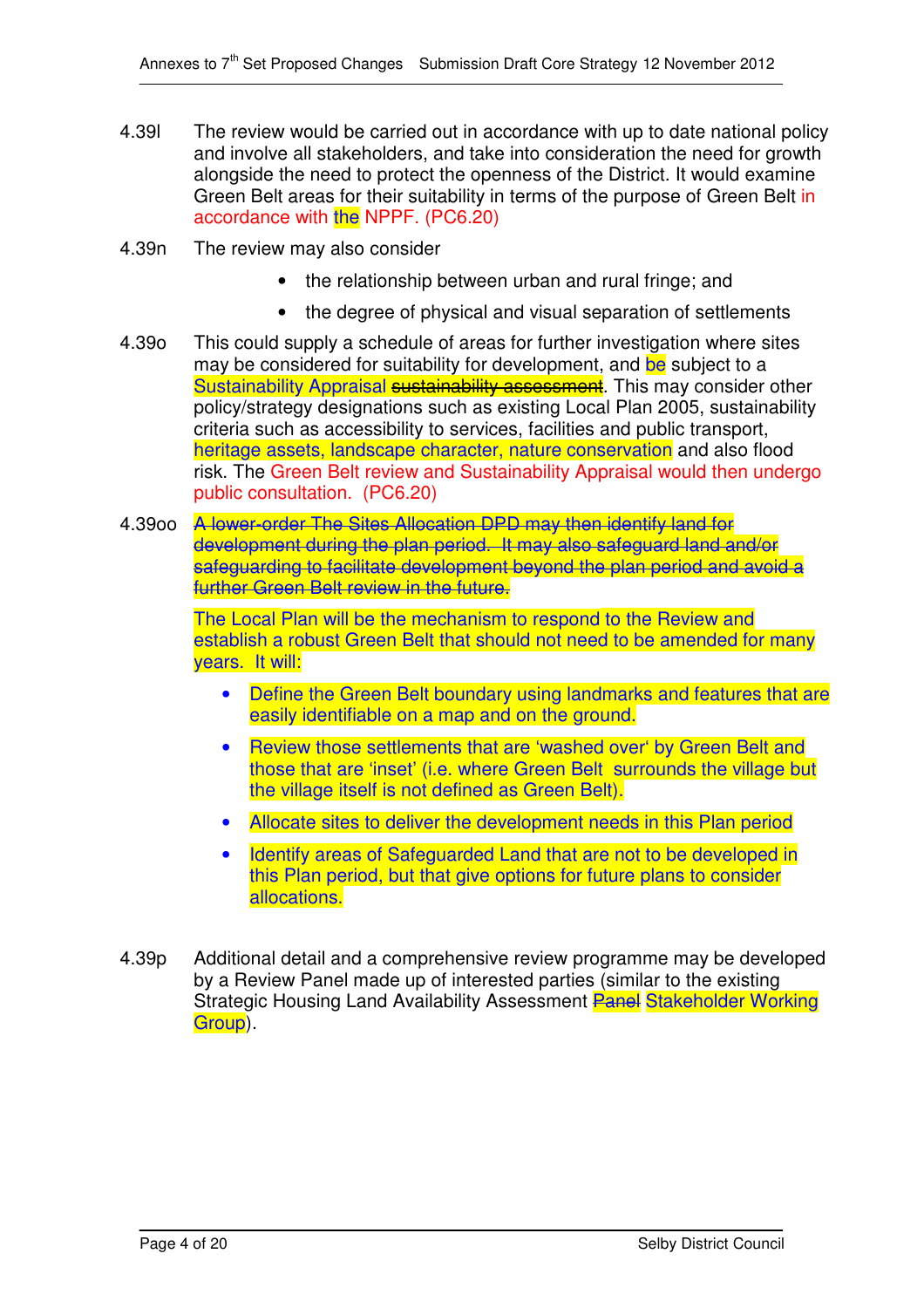# **Policy CPXX Green Belt**

- A. Those areas covered by Green Belt are defined on the Proposals Map.
- B. In accordance with the NPPF higher order policies, within the defined Green Belt, planning permission will not be granted for inappropriate development unless the applicant has demonstrated that very special circumstances exist to justify why permission should be granted.
- C. Within Major Developed Sites in the Green Belt (as defined on the Proposals Map), some limited infilling and/or, redevelopment to support economic development of existing uses will be permitted in line with higher order policies. (PC6.19)

#### *Replace D and E with new C and D as follows*

- C. Green Belt boundaries will only be altered in exceptional circumstances through the Local Plan. Exceptional circumstances may exist where:
	- $(i)$  there is a compelling need to accommodate development in a particular settlement to deliver the aims of the settlement hierarchy, and
	- (ii) in that settlement, sufficient land to meet the identified needs is not available outside the Green Belt, and
	- (iii) removal of land from the Green Belt would represent a significantly more sustainable solution than development elsewhere on non-Green Belt land.
- D. To ensure that Green Belt boundaries endure in the long term, any Green Belt review through the Local Plan will:
	- $(i)$  define boundaries clearly using physical features that are readily recognisable and likely to be permanent
	- (ii) review washed-over villages
	- (iii) ensure that there is sufficient land available to meet development requirements throughout the Plan period and identify safeguarded land to facilitate development beyond the Plan period.
- E. [Was F] Any sites considered for removal from amendments to the Green Belt under Criterion C (above) will be subject to public consultation and a Sustainability Appraisal, and assessed for their impact upon the following issues (non-exhaustive):
	- any other relevant policy/strategy; and
	- flood risk; and
	- nature conservation; and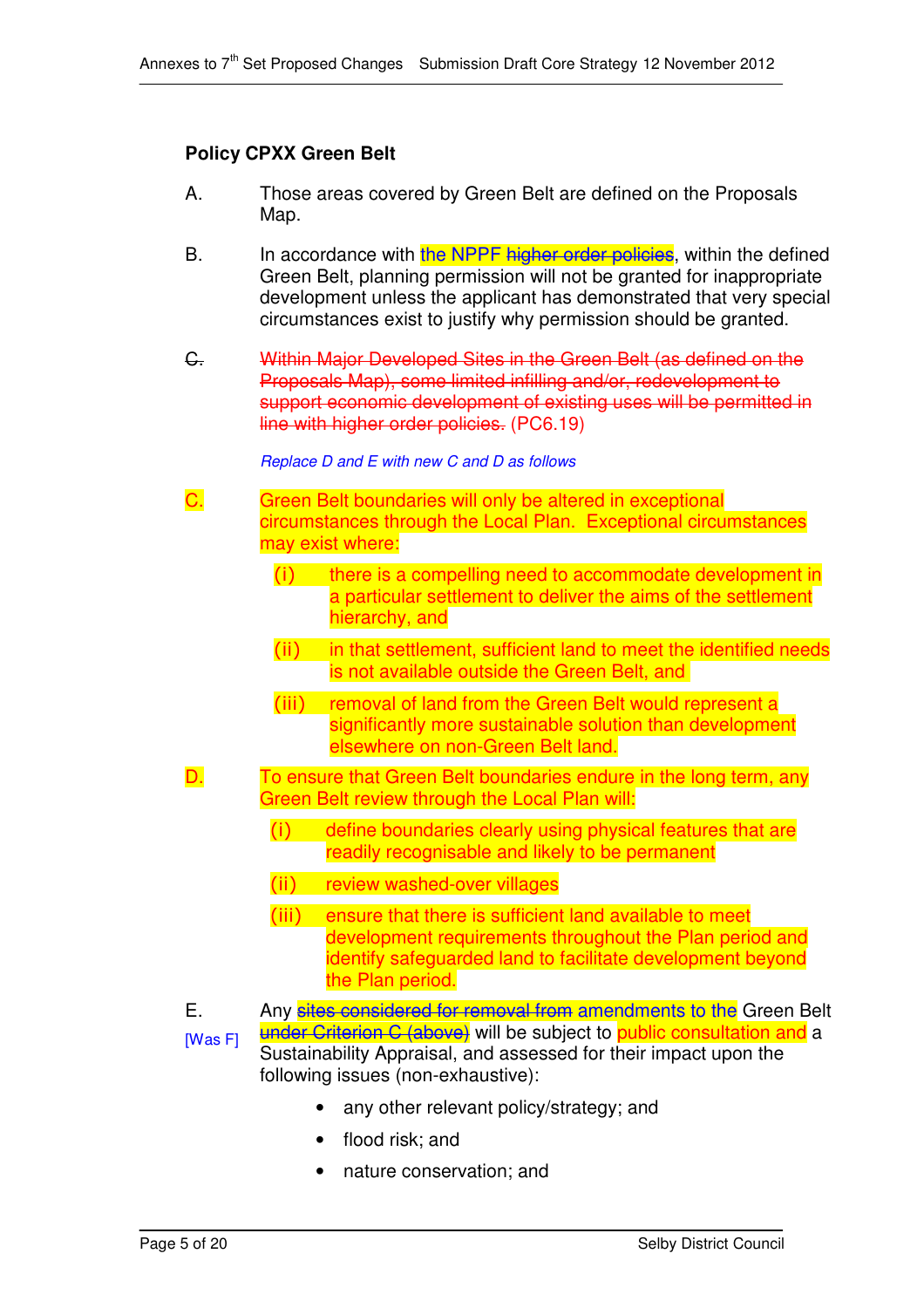- impact upon heritage assets; and
- impact upon landscape character; and
- appropriate access to services and facilities; and
- appropriate access to public transport.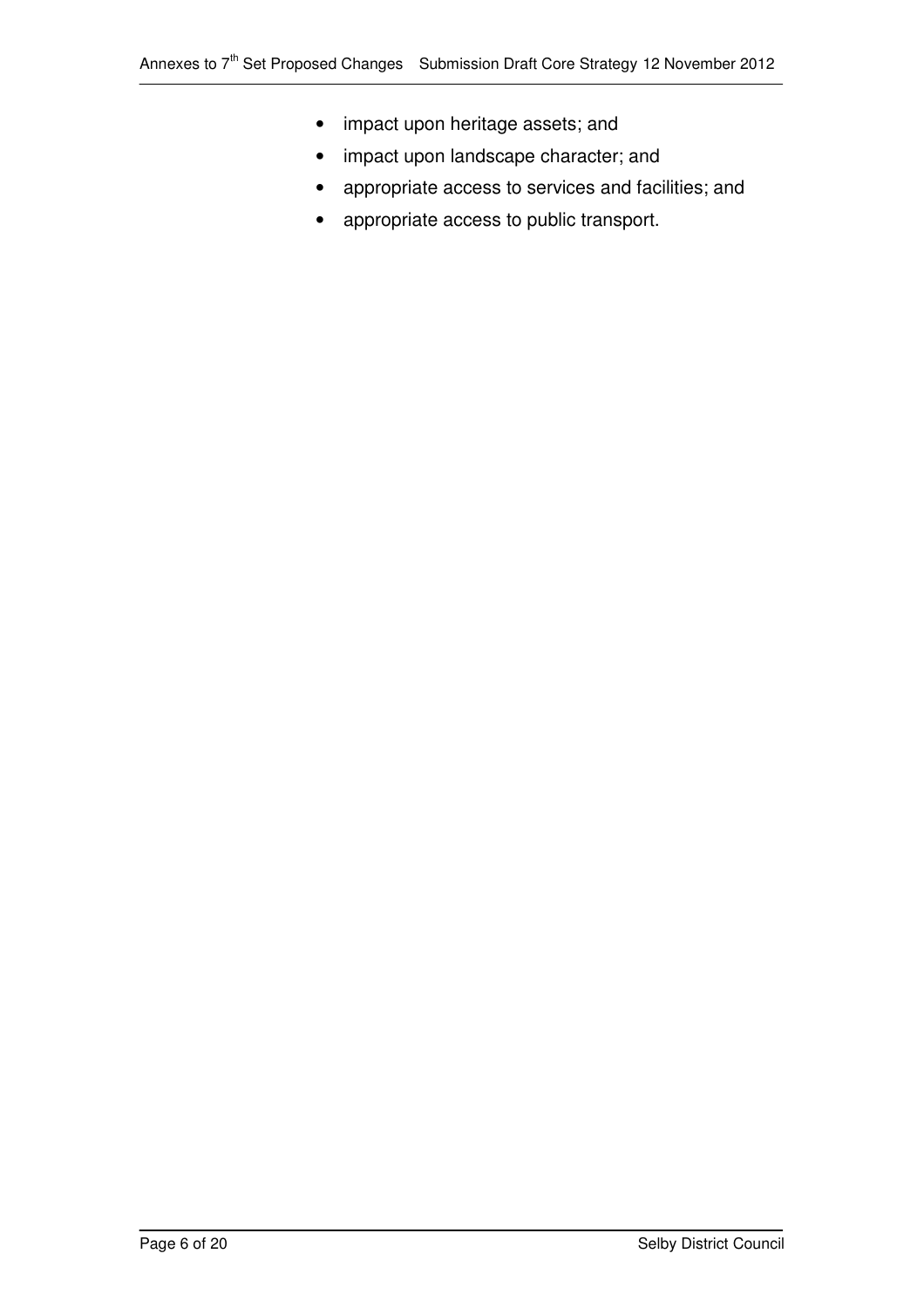| <b>Annex B</b> | Proposed Change to CP1, Part A, (a)                    |  |  |
|----------------|--------------------------------------------------------|--|--|
|                | Annotation of Green Belt villages and Fairburn deleted |  |  |

- **A. The location of future development within Selby District will be based on the following principles:**
	- **a) The majority of new development will be directed to the towns and more sustainable villages depending on their future role as employment, retail and service centres, the level of local housing need, and particular environmental, flood risk and infrastructure constraints**
		- **Selby as the Principal Town will be the focus for new housing, employment, retail, commercial, and leisure facilities.**
		- **Sherburn in Elmet 2 and Tadcaster 2 are designated as Local Service Centres where further housing, employment, retail, commercial and leisure growth will take place appropriate to the size and role of each settlement.**
		- **The following Designated Service Villages have some scope for additional residential and small-scale employment growth to support rural sustainability and in the case of Barlby/Osgodby, Brayton and Thorpe Willoughby to complement growth in Selby.**

| <b>Appleton Roebuck</b>         | <b>Hambleton</b>                   |  |  |  |
|---------------------------------|------------------------------------|--|--|--|
| Barlby/Osgodby <sup>1</sup>     | Hemingbrough                       |  |  |  |
| <b>Brayton</b>                  | Kellington                         |  |  |  |
| Byram/Brotherton <sup>1,2</sup> | Monk Fryston/Hillam <sup>1,2</sup> |  |  |  |
| <b>Carlton</b>                  | <b>North Duffield</b>              |  |  |  |
| Cawood                          | <b>Riccall</b>                     |  |  |  |
| <b>Church Fenton</b>            | South Milford <sup>2</sup>         |  |  |  |
| Eggborough/Whitley $1, 2$       | <b>Thorpe Willoughby</b>           |  |  |  |
| Escrick (PC6.32) <sup>2</sup>   | <b>Ulleskelf</b>                   |  |  |  |
| <b>Fairburn</b>                 |                                    |  |  |  |

**Notes** 

1 Villages with close links and shared facilities

These settlements are to varying degrees constrained by Green Belt. It will be for any Green Belt review, undertaken in accordance with Policy CPXX, to determine whether land may be removed from the Green Belt for development purposes.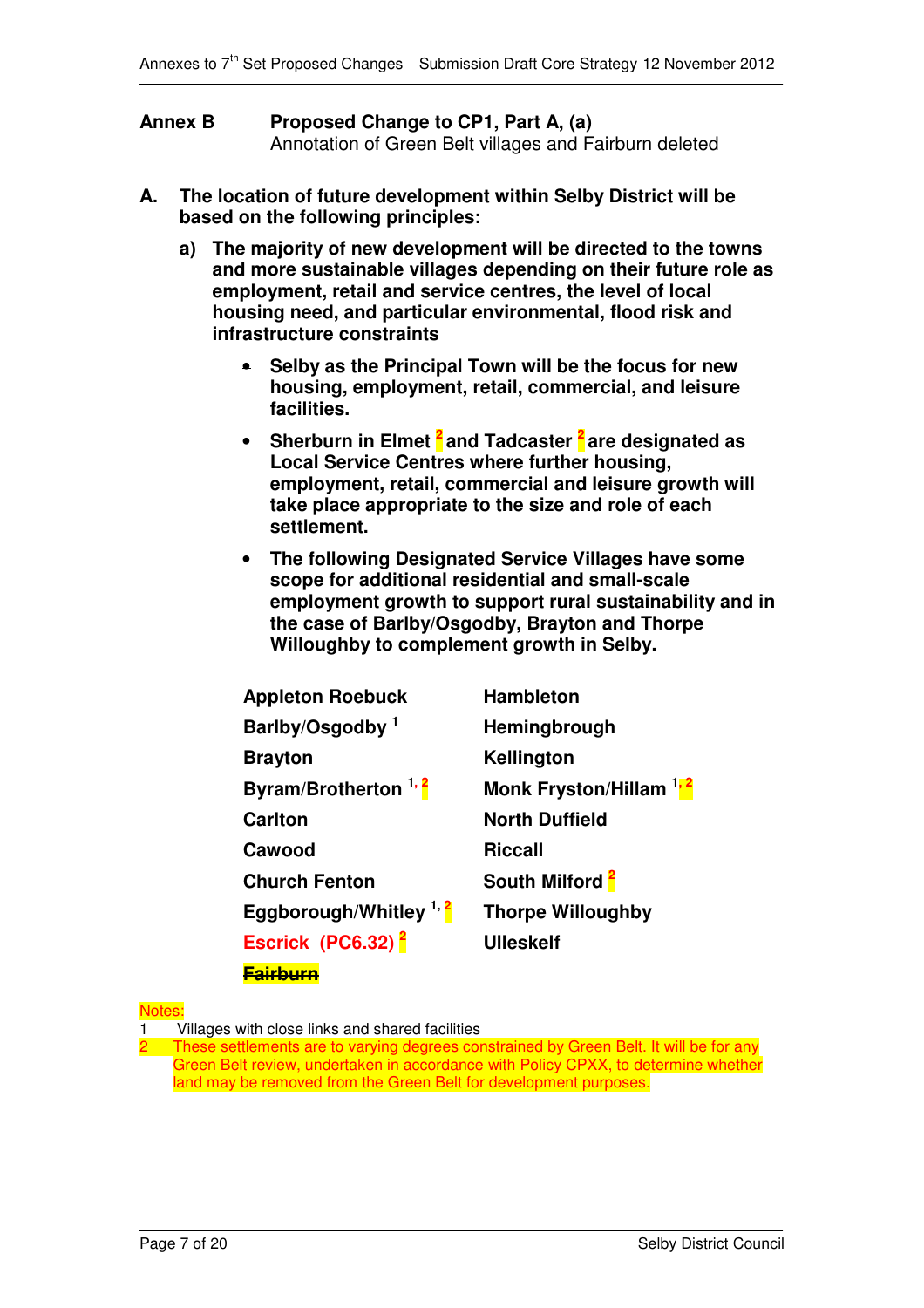# **ANNEX C - Proposed revised Policy CP1A post-September 2012 EIP**

**Policy CP1A Management of Residential Development in Settlements**

- **a) In order to ensure that speculative (windfall) housing development on non-allocated sites (PC1.23) contributes to sustainable development and the continued evolution of viable communities, the following types of residential development will be acceptable in principle, within Development Limits: in different settlement types, as follows:**
	- **In Selby, Sherburn in Elmet, Tadcaster and Designated Service Villages – conversions, replacement dwellings, redevelopment of previously developed land, and appropriate scale development on greenfield land (including garden land and conversion/ redevelopment of farmsteads).**
	- **In Secondary Villages – conversions, replacement dwellings, redevelopment of previously developed land, filling of small linear gaps in otherwise built up residential frontages, and conversion/redevelopment of farmsteads.**
- **b) Proposals for the conversion and/or redevelopment of farmsteads to residential use within Development Limits will be treated on their merits according to the following principles:**
	- **Priority will be given to the sympathetic conversion of traditional buildings which conserves the existing character of the site and buildings**
	- **Redevelopment of modern buildings and sympathetic development on farmyards and open areas may be acceptable where this improves the appearance of the area and**
	- **Proposals must contribute to the form and character relate sensitively to the existing form and character (PC1.22) of the village**
- **c) In all cases proposals will be expected to protect local amenity, to preserve and enhance the character of the local area, and to comply with normal planning considerations, with full regard taken of the principles contained in Design Codes (e.g. Village Design Statements), where available.**
- **d) Appropriate scale will be assessed in relation to the density, character and form of the local area and should be appropriate to the role and function of the village settlement within the settlement hierarchy.**
- **e) All proposals in villages washed over by Green Belt must accord with national Green Belt policy.**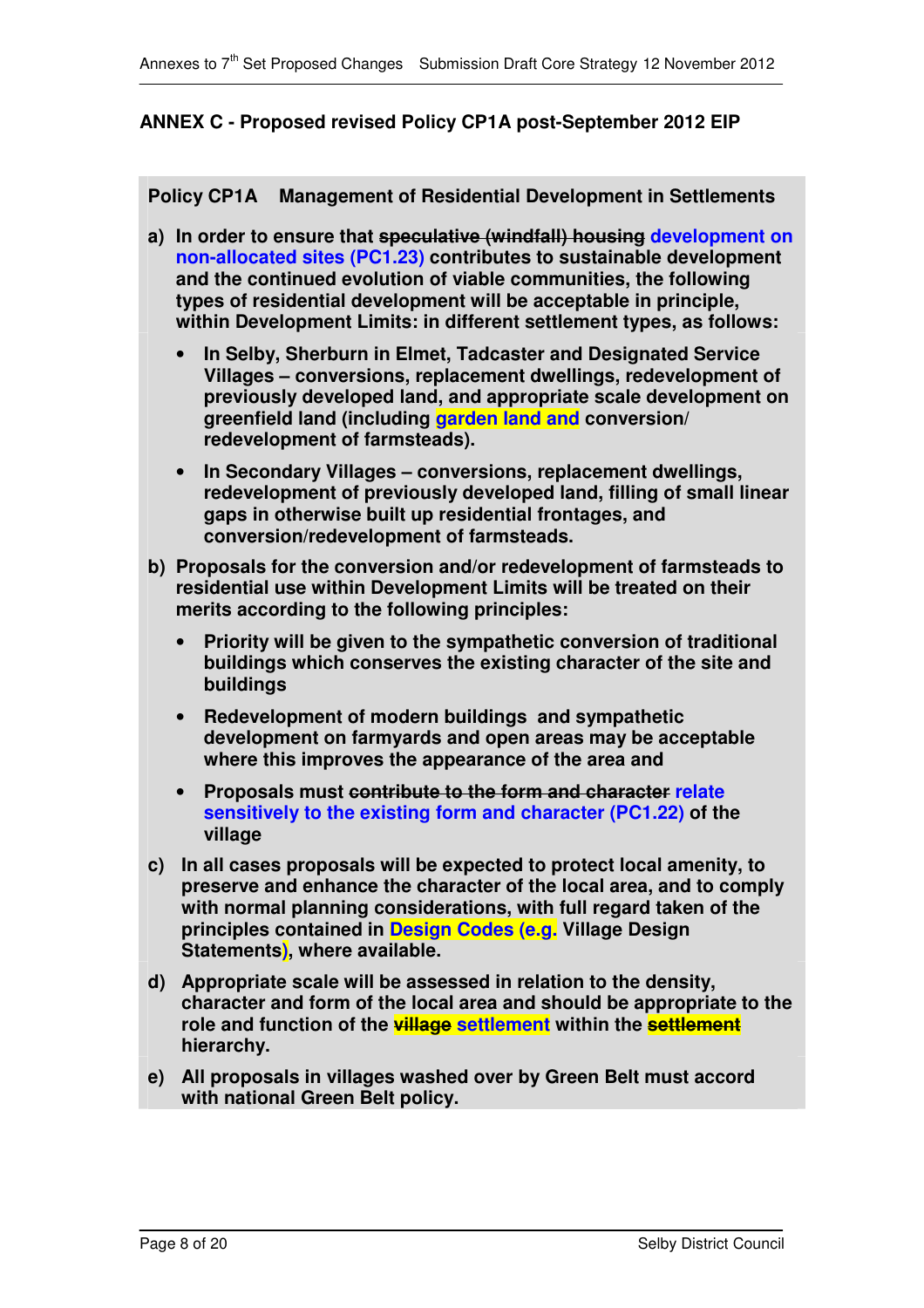# **ANNEX D - Proposed revised Policy CP2 post-September 2012 EIP**

**Policy CP2 The Scale and Distribution of Housing**

- **A. Provision will be made for the delivery of a minimum of 450 dwellings per annum and associated infrastructure in the period up to March 2027 phased as follows**
- **2011/12 – 2016/17 400 dpa**

**2017/18 – 2021/22 460 dpa**

- **2022/23 – 2026/27 500 dpa**
- **B. After taking account of current commitments, housing land allocations will be required to provide for a target of 5340 dwellings between 2011 and 2027, distributed as follows:**

| (Rounded<br><b>Figures</b> )                           | $\frac{9}{6}$  | <b>Minimum</b><br>require't<br>16 yrs<br>total<br>2011-2027 | dpa     | <b>Existing</b><br><b>PPs</b><br>$31.03.11$ <sup>1</sup> | <b>New</b><br><b>Allocations</b><br>needed<br>(dw) | $%$ of new<br><b>allocations</b> |
|--------------------------------------------------------|----------------|-------------------------------------------------------------|---------|----------------------------------------------------------|----------------------------------------------------|----------------------------------|
| Selby <sup>2</sup>                                     | 51             | 3700                                                        | 230     | 1150                                                     | 2500                                               | 47                               |
| Sherburn                                               | 11             | 790                                                         | 50      | 70                                                       | 700                                                | 13                               |
| <b>Tadcaster</b>                                       | $\overline{7}$ | 500                                                         | 30      | 140                                                      | 360                                                | $\overline{7}$                   |
| <b>Designated</b><br><b>Service</b><br><b>Villages</b> | 29             | 2000                                                        | 130     | 290                                                      | 1780                                               | 33                               |
| Secondary<br>Villages <sup>3</sup>                     | $\overline{2}$ | 170                                                         | 10      | 170                                                      | ۰                                                  |                                  |
| Total <sup>4</sup>                                     | 100            | <b>7200</b> <sup>5</sup>                                    | $450^6$ | 1820                                                     | 5340                                               | 100                              |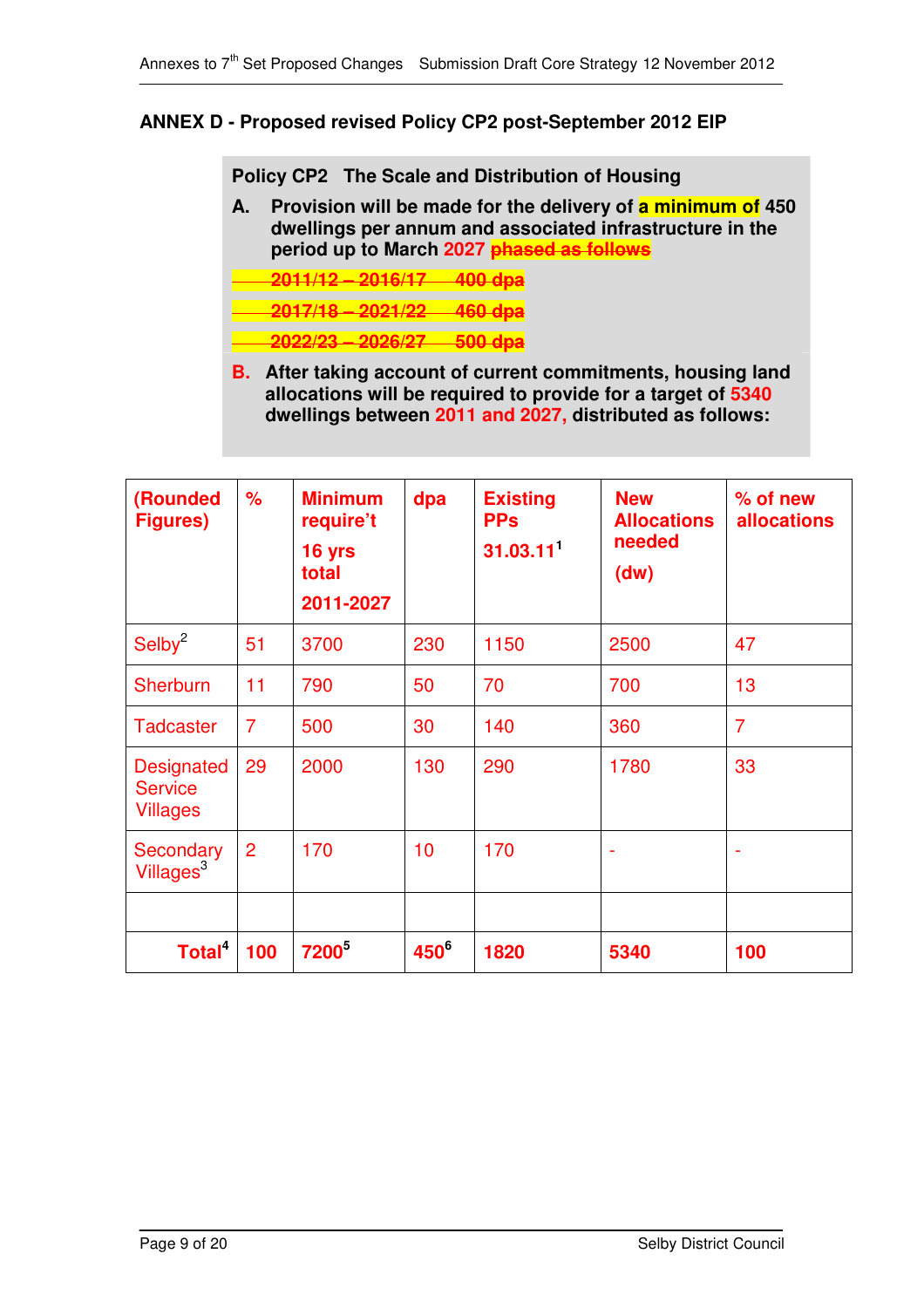#### **Notes**

- <sup>1</sup> Commitments have been reduced by 10% to allow for non-delivery.
- $2^{\circ}$  Corresponds with the Contiguous Selby Urban Area and does not include the adjacent villages of Barlby, Osgodby, Brayton and Thorpe Willoughby.
- <sup>3</sup> Contribution from existing commitments only.
- <sup>4</sup> Totals may not sum due to rounding
- <sup>5</sup> Target Land Supply Provision (450 dwellings per annum x 16 years) See also Policy CP3 for explanation about phasing of sites and redistribution of housing growth in the event of a shortfall in delivery at Tadcaster. **(PC6.41)**
- **6** 450 dpa is the minimum to be provided on 'planned-for' sites. 'Planned-for' sites comprise existing planning permissions at the base date of the site allocations plan, and new allocations. A further contribution to housing land supply of a minimum of 105 dwellings per annum is expected to be delivered on other non-planned (windfall) sites in addition to the 450 dpa target.
	- **C. In order to accommodate the scale of growth required at Selby 1000 dwellings and 23 ha of employment land will be delivered through a mixed use urban extension to the east of the town, in the period up to 2027, in accordance with Policy CP2A. Smaller scale sites within and/or adjacent to the boundary of the Contiguous Urban Area of Selby to accommodate a further 1500 dwellings will be identified through the Site Allocations part of the Local Plan DPD.**
	- **D. Options for meeting the more limited housing requirement in Sherburn in Elmet and Tadcaster will be considered in the Site Allocations part of the Local Plan DPD**
	- **E. Allocations will be sought in the most sustainable villages (Designated Service Villages) where local need is established through a Strategic Housing Market Assessment and/or other local information. Specific sites will be identified through the Site Allocations part of the Local Plan -DPD**

**(PC5.26 incorporating PC3.5 and PC4.6)**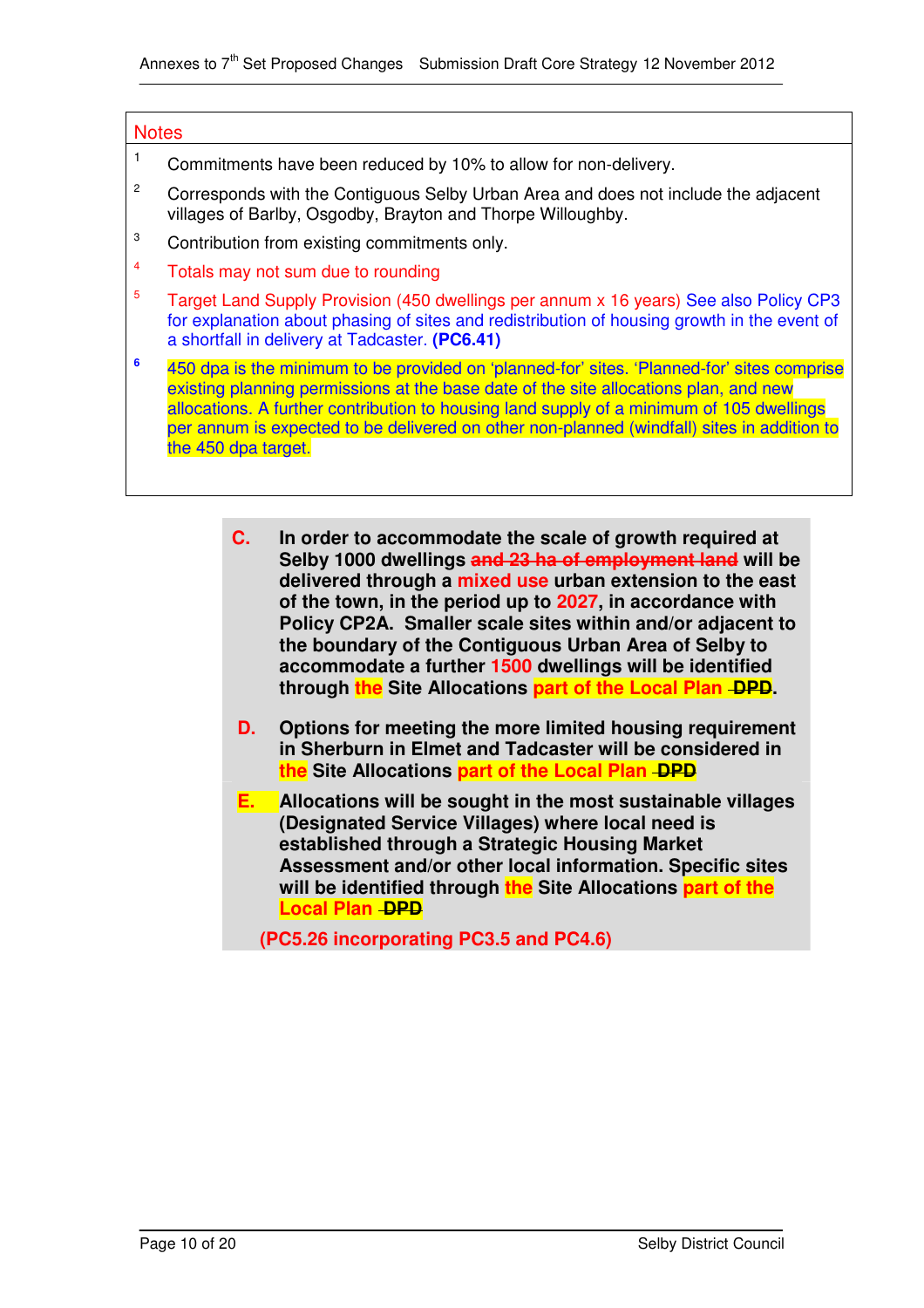

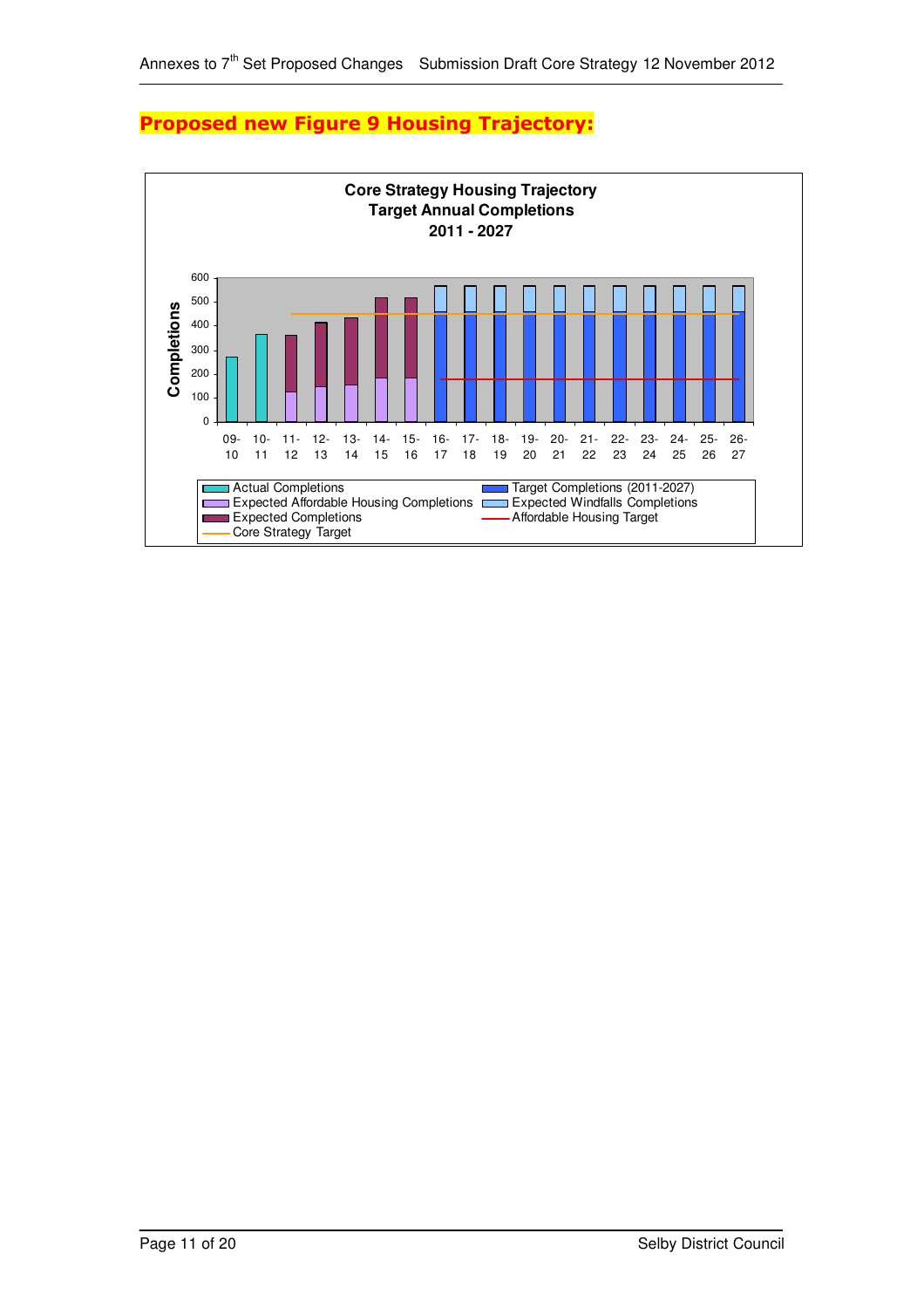# **Proposed Revised WINDFALL text post-September 2012 EIP**

# *Further changes to previous PC6.39*

| 5.27                                                                                              | <b>PPS3</b> The NPPF requires <b>LDFs</b> Local Plans to be drawn up over an                                                                                                                                                                                                                                                                                                                                                                                                                                                                                                                                    |
|---------------------------------------------------------------------------------------------------|-----------------------------------------------------------------------------------------------------------------------------------------------------------------------------------------------------------------------------------------------------------------------------------------------------------------------------------------------------------------------------------------------------------------------------------------------------------------------------------------------------------------------------------------------------------------------------------------------------------------|
| Note -<br>see<br>5.44a for<br>up date<br>in relation<br>to NPPF<br>and<br>supply<br><b>issues</b> | appropriate time scale, preferably a 15-year time horizon plan housing provision<br>for 15 years from the date of adoption by identifying sufficient specific,<br>deliverable sites to meet the requirement for at least the first ten years.<br>Where possible land should also be identified for the final five years of the<br>plan otherwise broad areas for future growth should be indicated. This<br>Core Strategy covers the period up until 2026 2027 (PC5.22), which will be<br>15 years from anticipated adoption in 2011 2012 (PC5.23).                                                             |
| 5.27a                                                                                             | Paragraph 48 of the NPPF states that local planning authorities may make<br>an allowance for windfall sites in the five-year supply if they have<br>compelling evidence that such sites have consistently become available in<br>the local area and will continue to provide a reliable source of supply. Any<br>allowance should be realistic having regard to the Strategic Housing Land<br>Availability Assessment, historic windfall delivery rates and expected future<br>trends, and should not include residential gardens.                                                                              |
| 5.28                                                                                              | The Council defines windfall as all development that comes forward on non-<br>allocated sites. Windfall development typically takes the form of rounding off<br>or infilling on undeveloped land including garden curtilages, or<br>redevelopment of previously developed land. However, the precise level of<br>windfall development generally cannot be predicted with a high degree of<br><b>certainty.</b>                                                                                                                                                                                                  |
| 5.28a                                                                                             | Windfalls have been a significant source of housing land supply in recent<br>years. Over the period 2004/05 to 2010/11 windfalls accounted for around<br>69% of completions which held back the release of allocated sites because<br>the Council was always able to demonstrate a healthy 5-years supply of<br>housing land. In 2011 however, the SDLP Phase 2 sites were released to<br>boost the 5 year supply.                                                                                                                                                                                              |
| 5.28b                                                                                             | However, The supply of windfalls fluctuates significantly year on year and in<br>the same period (2004/05 to 2010/11), the windfall element of completions<br>varied from 57.7% in 2010/11 to 91.6% in 2005/06. Further to this<br>unpredictability of number, recent changes in the definition of PDL may<br>reduce the likelihood of windfall delivery. The Council cannot therefore be<br>sure of the contribution that windfalls could make to the overall target.                                                                                                                                          |
| 5.28 <sub>c</sub>                                                                                 | In addition to the uncertainty, the NPPF does not allow Councils to make an<br>allowance for windfalls to deliver their overall housing target (paragraph 48<br>says that an allowance for windfalls, except for garden land can be made in<br>the 5 year supply). The most up to date SHLAA (2011) shows sufficient<br>land available to accommodate the quantum of development in CP2, and so<br>to ensure certainty and deliverability, the SADPD will allocate sufficient land<br>to accommodate all of the housing target. Any windfalls will simply add to<br>the District's overall housing completions. |
| 5.28d                                                                                             | However, over the Core Strategy Period to 2027, windfalls are expected to<br>continue to contribute to some level to the delivery of housing. Once                                                                                                                                                                                                                                                                                                                                                                                                                                                              |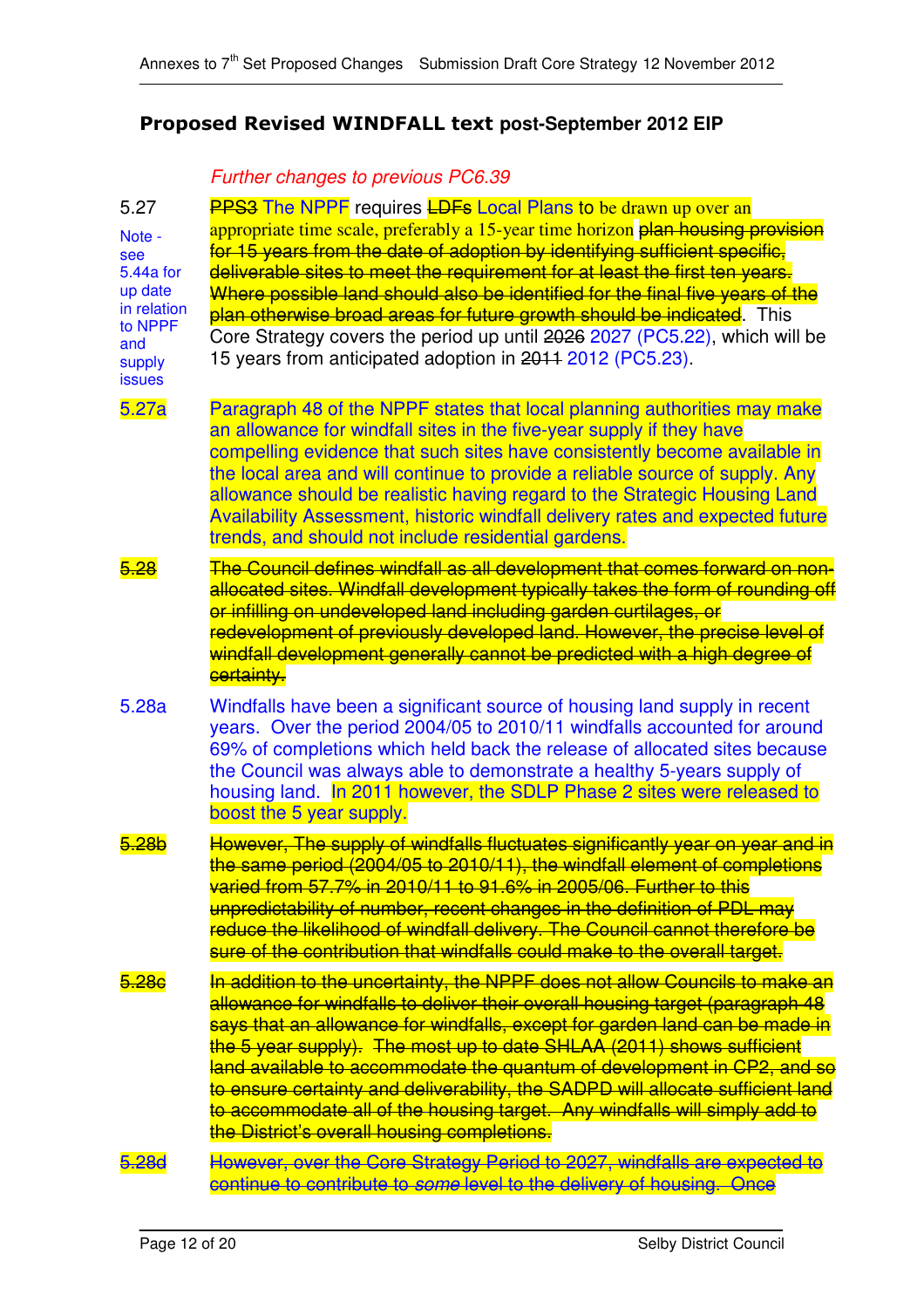windfalls become (deliverable) commitments they may be reflected in future monitoring assessments (the 5 year supply) and taken into account when reviewing the need to allocate land in accordance with Policy CP3. **(PC6.39)**

- 5.28b The Site Allocations Local Plan will allocate sufficient land to meet the housing target. At the baseline date of 2011, there are about 1820 existing outstanding permissions which will contribute to the housing target in the Core Strategy, as set out in the table in Policy CP2. The remainder (the majority) will be allocated in the Site Allocations Local Plan. The most up to date SHLAA (2011) shows sufficient land available to accommodate the quantum of development in Policy CP2.
- 5.28c Over the Core Strategy Period to 2027, contributions from non-allocated sites will continue to provide a reliable source of supply. In the light of both past delivery rates and opportunities for future contributions from such sites, it is estimated that these will contribute to overall housing supply within a range of 105 and 170 dwellings per annum above the 450 dpa. The table in Policy CP2 and the housing trajectory diagram show a figure of a minimum of about 105 dpa as the expected contribution from these as yet unknown 'windfall' sites on top of the 450 dpa planned-for homes.
- 5.28d Between the Core Strategy being adopted and the Site Allocations Local Plan, the 450 dpa target will be delivered from planning permissions on existing allocated SDLP Phase 2 sites and other existing commitments (known 'windfalls'), as well as a significant contribution from the Strategic Development Site at Olympia Park in Selby which will be released on adoption of the Core Strategy.
- 5.28e At the Site Allocations Local Plan stage, existing, deliverable commitments from the 5 year land supply will be taken into account when reviewing the amount of land to be allocated and establishing a new baseline date.
- 5.28f Therefore, on adoption of the Site Allocations Local Plan, the 450 dpa target will be made up of
	- existing deliverable commitments from the 5 year supply (known deliverable and viable sites), and
	- the remainder (the majority) made up of new allocations.
- 5.28g In addition, a minimum of 105 dpa are the unknown 'windfalls' are expected to be delivered over and above the 450 dpa target (a reasoned assumption based on the past 7 years' windfall figures). These provide additional flexibility to meet needs and significantly boost housing supply.
- 5.28h Policy CP3 sets out how the housing land will be managed to ensure the provision of housing is in line with the annual target, setting out remedial action if underperformance is identified through annual monitoring.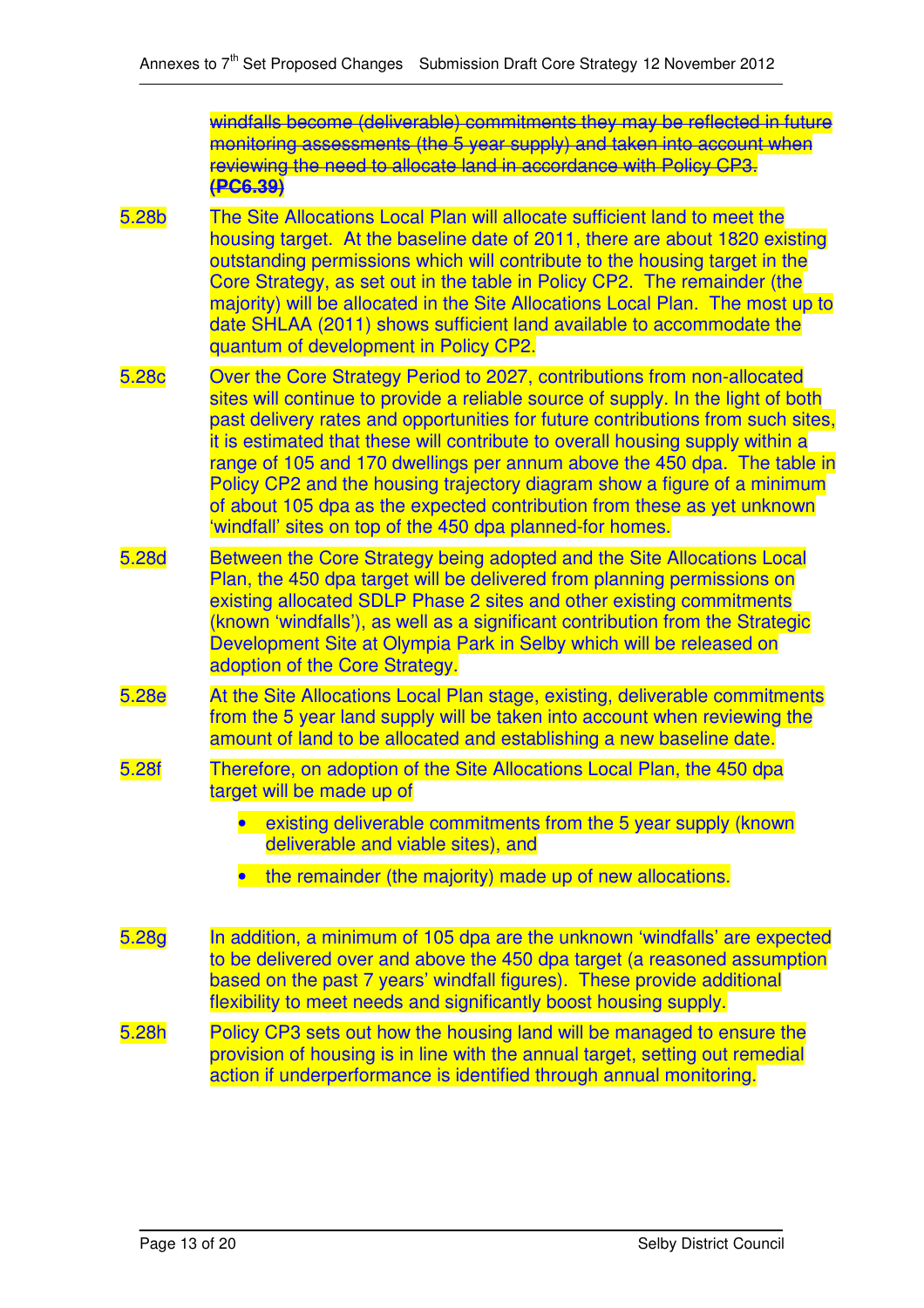## **ANNEX E - Proposed revised text and Policy CP6 post-September 2012 EIP**

- 5.98 The following policy applies to all settlements recognised as rural villages i.e. those with less than 3000 population**. (PC6.56)**
- 5.98 The following policy applies to the Designated Service Villages and the Secondary Villages.

**Policy CP6 Rural Housing Exceptions Sites**

**In settlements with less than 3,000 population (PC6.57) In the Designated Service Villages and the Secondary Villages, planning permission will be granted for small scale 'rural affordable housing' as an exception to normal planning policy where schemes are restricted to affordable housing only and provided all of the following criteria are met:**

- **i) The site is within or adjoining Development Limits in the case of Secondary Villages, and adjoining development limits in the case of Designated Service Villages (PC3.10);**
- **ii) A local need has been identified by a local housing needs survey (PC6.58), the nature of which is met by the proposed development; and**
- **iii) The development is sympathetic to the form and character and landscape setting of the village and in accordance with normal development management criteria.**

**An appropriate agreement will be secured, at the time of the granting of planning permission to secure the long-term future of the affordable housing in perpetuity.**

**Small numbers of market homes may be allowed on Rural Exception sites at the local authority's discretion, for example where essential to enable the delivery of affordable units without grant funding in accordance with the NPPF. Future Local Plan documents will consider introducing a detailed policy and / or specific allocations for such sites.**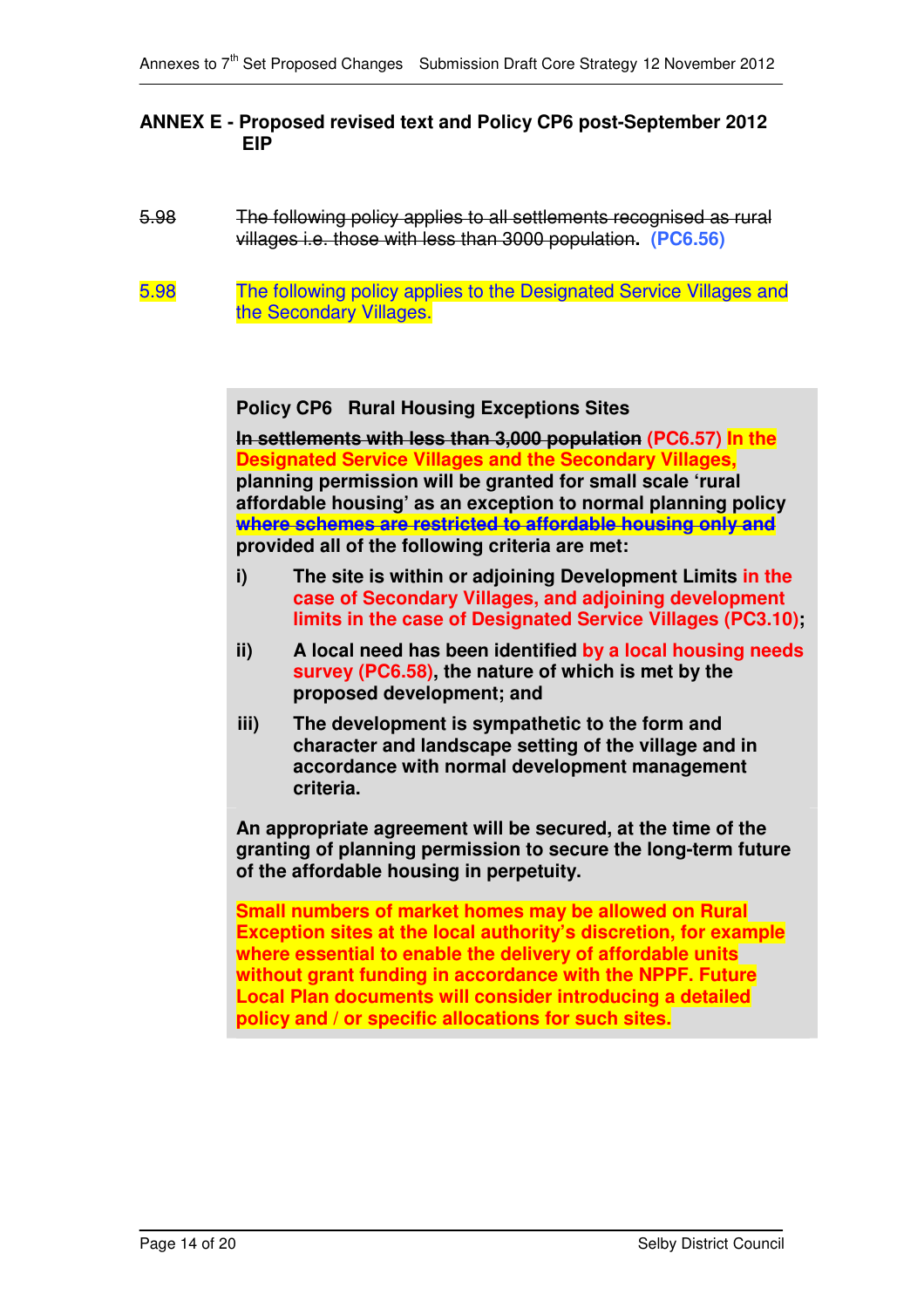# **ANNEX F Proposed revised Policy CP9 & Text post-September 2012 EIP**

## *Rural Areas and Rural Diversification [moved]*

- 6.25a moved While most employment opportunities are concentrated in the three towns, the rural nature of Selby District also gives rise to a scattered distribution of settlements and associated employment opportunities. **(PC6.71)**
- 6.25b moved While it is important that economic growth is concentrated on Selby and the Local Service Centres, it is also important that opportunities are provided in rural locations to maintain the viability of rural communities and to reduce the need to travel. This could include the redevelopment of existing businesses, the redevelopment or re-use of rural buildings for suitable employment purposes, development of appropriately designed new buildings, as well as farm diversification activities. Proposals for appropriate forms of recreation and tourism activity will also be encouraged. **(PC6.72)**
- 6.23 Outside Selby and the Local Service Centres, a continuing need for local employment opportunities in rural communities areas has been identified. Rural areas are those areas outside of the three towns, which encompass both the open countryside and the rural settlements within it.
- 6.24 Eggborough is a relatively attractive employment location in view of its close proximity to Junction 34 of the M62 and a number of local and international businesses are already established there. Additional sites for employment growth may be identified through a Site Allocations DPD.
- 6.25 In the longer term the accommodation of specific research and development uses along the A19 corridor, north of Selby, may be appropriate if there is a proven need.

*Other Employment Activities*

- 6.26 The energy sector will continue to be important to the economy of the District. Drax and Eggborough Power Stations are both major employers which contribute to national energy infrastructure as well as the local economy. They also have the potential for future development of renewable and low carbon energy, and Drax is pioneering co-firing technologies and energy generation from biomass. Both locations have the advantage of a direct connection to the National Grid. It is recognised that there is a need for further investment in energy infrastructure in line with PPS4 as a prominent contributor to economic prosperity. Supporting the energy sector will assist in reinvigorating, expanding, and modernising the District's economy.
- 6.27 While electricity generation from wind turbines is potentially controversial in view of the open nature of the landscape and impact on existing communities, there are opportunities for a wide range of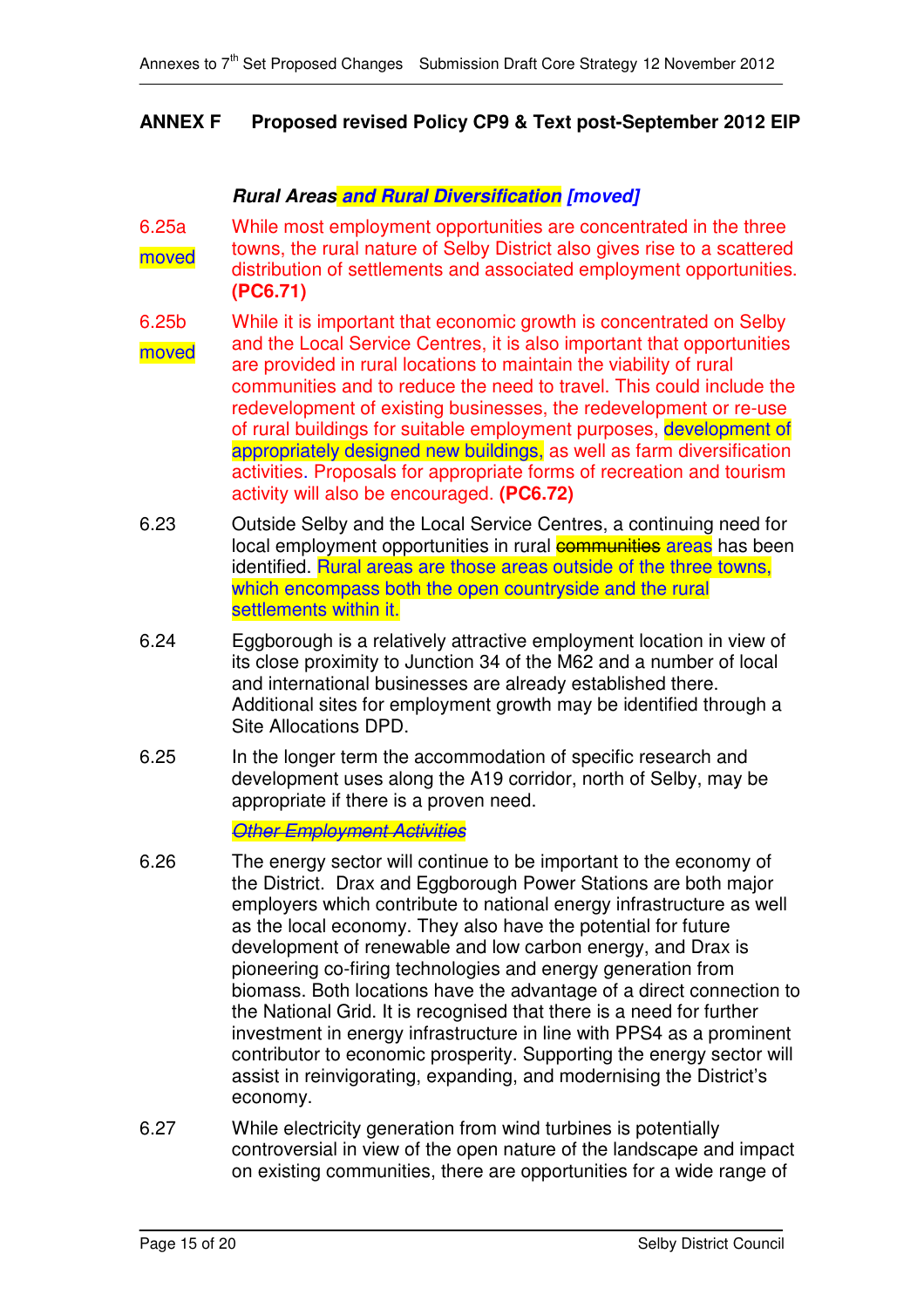appropriately designed and sited renewable energy technologies. A recent BIS Market Intelligence report<sup>1</sup> highlighted that the shift to a low carbon economy will bring huge business opportunities. Local businesses are increasingly becoming associated with the low carbon sector including both renewable energy production as well as training and skills. Given the high employment dependency on manufacturing and energy sector jobs, Selby District potentially has an appropriately skilled workforce in these sectors. There is therefore an opportunity to promote further growth of the low carbon sector and build on the success of recent developments.

- 6.28 The Council also supports the reuse of **buildings at** the former Gascoigne Wood mine, provided this is directly linked to the use of the existing rail infrastructure that exists at the site. Furthermore, support exists for the re-use of former employment sites, commercial premises and institutional sites (outside Development Limits) for employment uses, provided they are compatible with the countryside location.
- 6.29 Former mine sites at Whitemoor and Riccall, which already have the benefit of planning consent, are acknowledged locations for meeting the needs of existing indigenous employment. The remaining two former mine sites at Stillingfleet and Wistow are more remote and are not considered suitable for re-use for large scale or intensive economic activities. (Part of the former North Selby mine site also falls within the administrative boundary of the District although the majority of the site, including the remaining buildings, is within the City of York Council area). (PC1.34).
- 6.30 It will be necessary for any re-use of these former mine sites to consider and remediate any mining legacy issues that may be present to ensure that no public safety issues arise from their beneficial re-use.
- 6.31 The Council recognises that the limited extent of many homeworking situations allow them to be operated as permitted development. However, of those that require planning permission, support will be given to proposals that are supported by evidence that the scale and nature of the activity does not compromise wider sustainable development objectives. Further guidance will be provided through a future Development Management DPD.
- 6.31a Employment development outside the Designated Service Villages will be carefully assessed against development management, environmental and highways criteria, with considerable weight attached to safeguarding the character of the area and minimising the impact on existing communities. Proposals within Green Belt will need to comply with national Green Belt policy and Policy CPXX **(PC6.73)**

<sup>1</sup> Department for Business and Skills, 'Low Carbon and Environmental Goods and Services: an industry analysis Update for 2008/09' Innovas Solutions Ltd, March 2010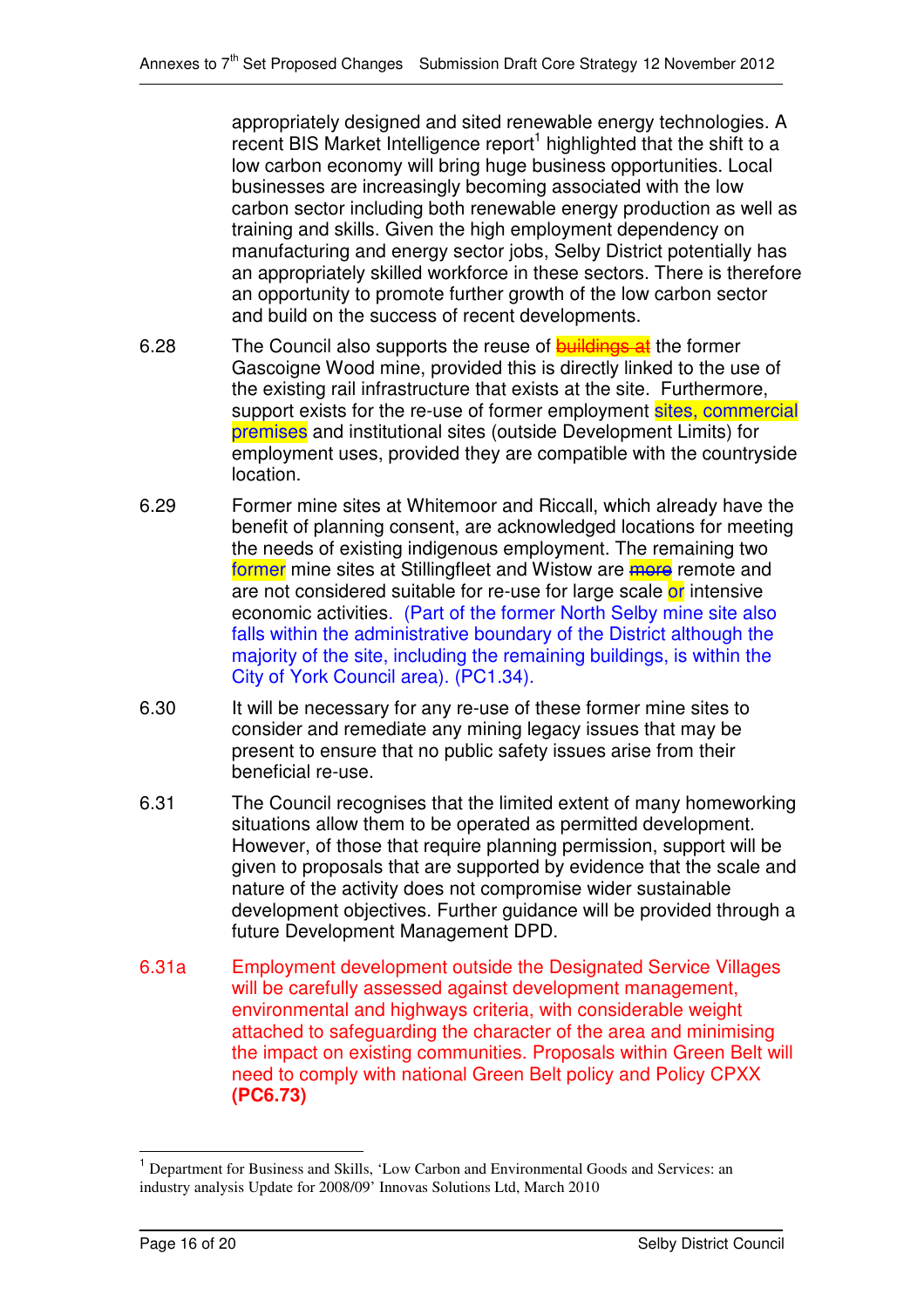**Policy CP9 Scale and Distribution of Economic Growth Support will be given to developing and revitalising the local economy in all areas by:**

# **A. Scale and Distribution**

- **1. Providing for an additional 37 – 52 ha of employment land across the District in the period up to 2026 2027 (PC5.42),**
- **2. Within this total, providing for including 23 ha of employment land as part of a mixed strategic housing / employment expansion the Olympia Park mixed strategic housing/employment site (PC1.35) to the east of Selby to meet the needs of both incoming and existing employment uses.**
- **3. The precise scale and location of smaller sites in Selby, Tadcaster, Sherburn in Elmet and rural areas will be informed by an up-to-date Employment Land Availability Assessment and determined through a Site Allocation DPD Local Plan.**
- **4. Giving priority to higher value business, professional and financial services and other growth sector jobs, particularly in Selby Town Centre and in high quality environments close to Selby by-pass.**
- **5. Encouraging re-use of premises and intensification of employment sites to accommodate finance and insurance sector businesses and Encouraging high value knowledge based activities in Tadcaster.**

# **B. Strategic Development Management**

- **1. Supporting the more efficient use of existing employment sites and premises within defined Development Limits through modernisation of existing premises, expansion, redevelopment, re-use, and intensification.**
- **2. Safeguarding existing Established Employment Areas (PC3.11) and allocated sites unless it can be demonstrated that there is no reasonable prospect of a site being used for that purpose.**
- **vi) Encouraging rural diversification in line with Policy CP10.**
- **3. Promoting opportunities relating to recreation and leisure uses.**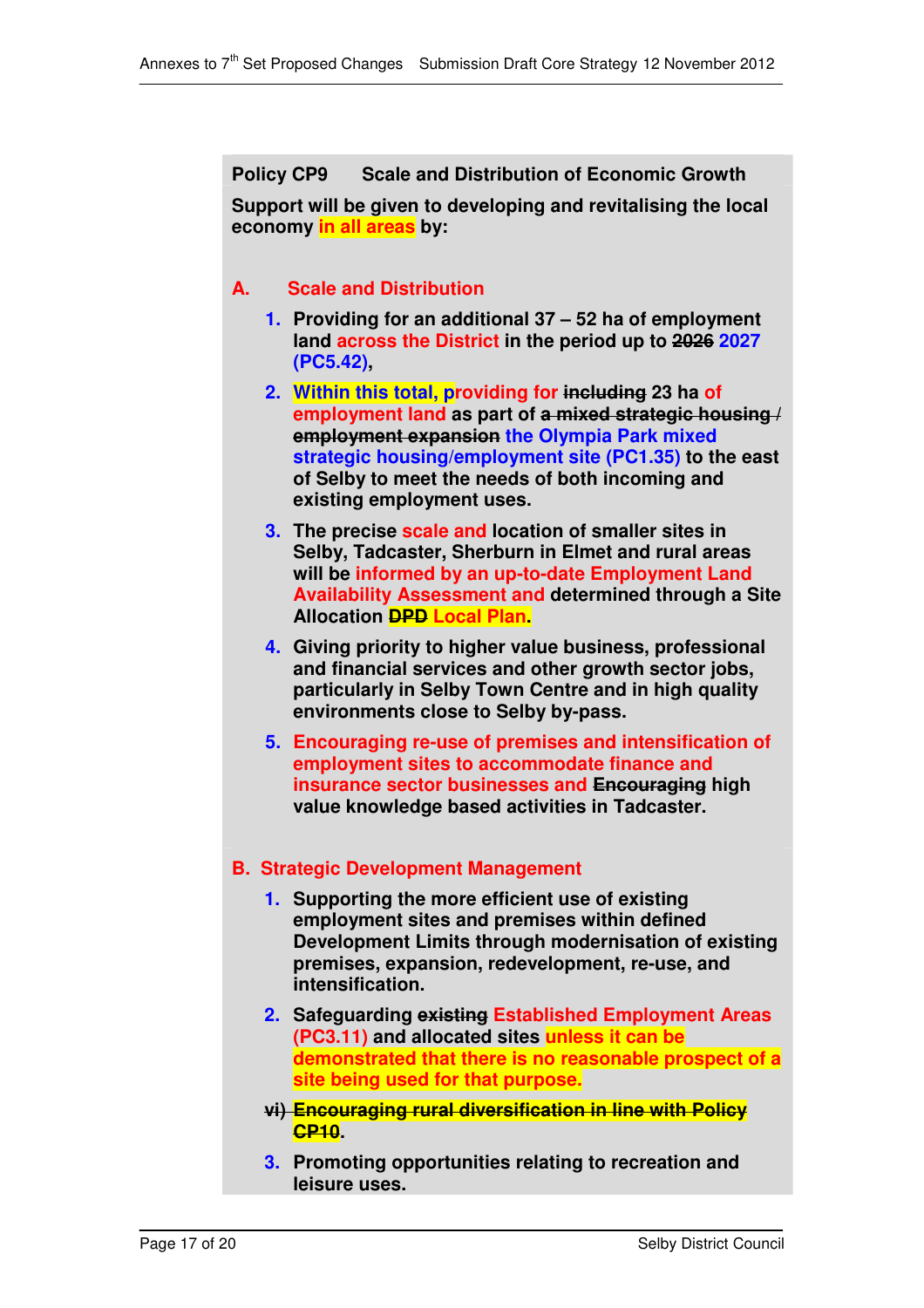#### **C. Rural Economy**

**In rural areas, sustainable development developments (on both Greenfield and Previously Developed Sites) which brings sustainable economic growth through local employment opportunities or expansion of businesses and enterprise in rural areas will be supported, including for example**

- **1. Supporting The development of activities and re-use of existing buildings directly linked to existing rail infrastructure at the former Gascoigne Wood surface mine.**
- **2. Supporting The re-use of buildings and infrastructure on (PC4.24) former mine sites and other commercial premises outside Development Limits, with economic activities appropriate to their countryside location, including tourism, recreation, research, and lowcarbon/renewable energy generation.**
- **12.Supporting development and farm diversification in accordance with Policy CP10**
- **1. The re-use of existing buildings and infrastructure and well-designed new buildings**
- **2. The redevelopment of existing and former employment sites and commercial premises**
- **3. The diversification of agriculture and other land based rural businesses.**
- **4. Sustainable rural tourism and leisure developments, small scale rural offices or other small scale rural development, conversion of existing buildings and well designed new buildings**
- **5. The retention of local services and supporting development and expansion of local services and facilities in accordance with Policy CP11.**
- **D. In all cases, development should be sustainable and be appropriate in scale and type to its location, not harm the rural character of the area, and seek a good standard of amenity be appropriate in scale and type to a rural location, and positively contribute to the amenity of the locality.**

**(PC6.74)**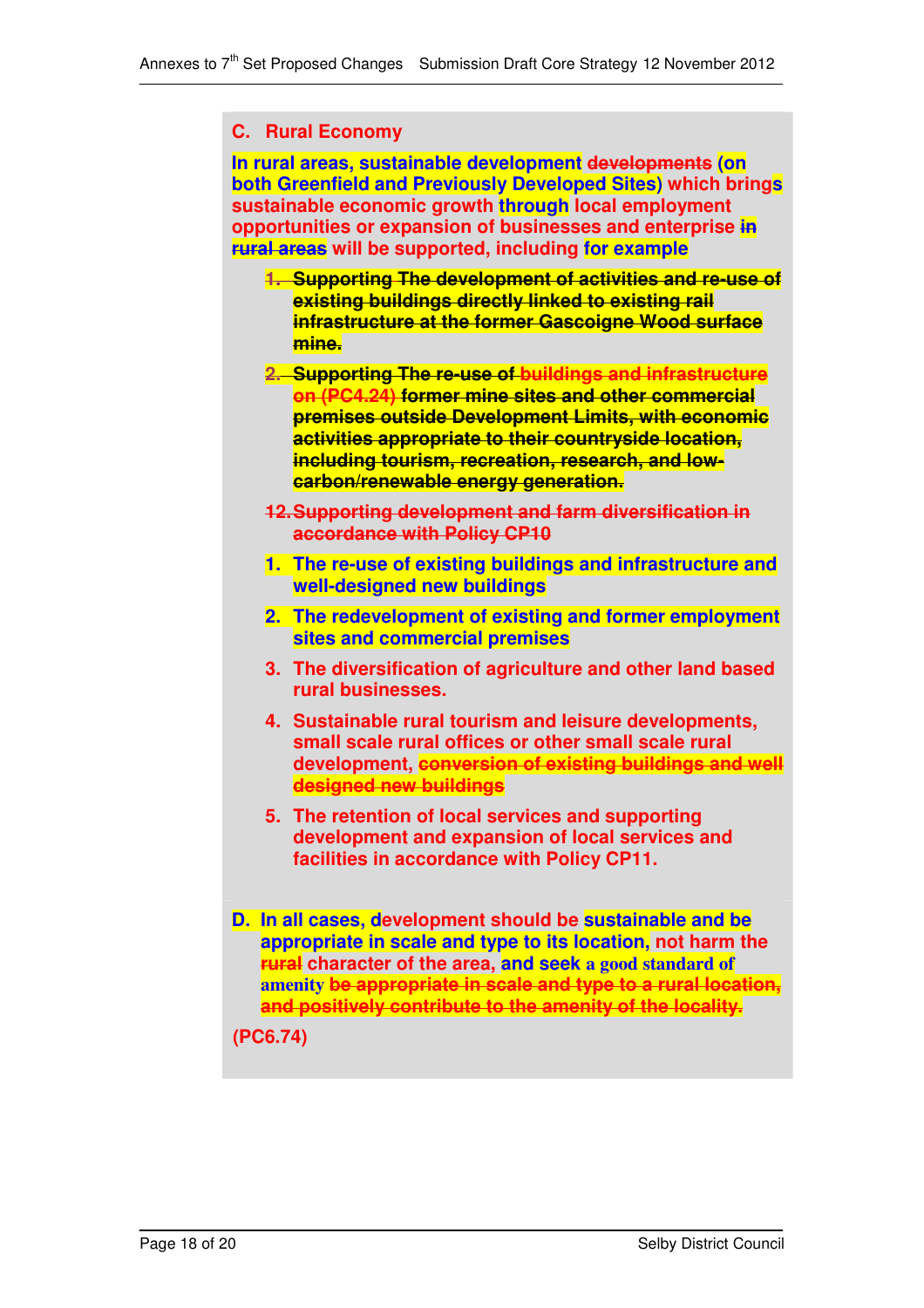## **ANNEX G - Proposed revised Policy CP14 post-September 2012 EIP**

#### **Policy CP14 Low-Carbon and Renewable Energy**

**A. In future Local Plan documents, the Council will:**

- o **seek to identify opportunities where development can draw its energy from renewable, low carbon or decentralised energy supply systems and for co-locating potential heat customers and suppliers; and**
- o **consider identifying 'suitable areas' for renewable and low carbon energy sources and supporting infrastructure.**
- **B. The Council will support community-led initiatives for renewable and low carbon energy developments being taken forward through neighbourhood plans including those outside any identified suitable areas.**

**The Council will support All development proposals for new sources of renewable energy and low-carbon energy generation and supporting infrastructure (PC6.84) must meet the following criteria provided that development proposals fall within any identified suitable areas for renewable and low carbon energy sources which may be designated in future Local Plan documents or Neighbourhood Plans and: (PC6.85)**

- **i. are designed and located to protect the environment and local amenity and or (PC4.36)**
- **ii. can demonstrate that the wider environmental, economic and social benefits outweigh any harm caused to the environment and local amenity, and**
- **iii. impacts on local communities are minimised.**
- **C. Schemes may utilise the full range of available technology including;**
	- **a) Renewable energy schemes, which contribute to meeting or exceeding current local targets of 32 megawatts by 2021 or prevailing sub-regional or local targets;**
	- **b) Micro-generation schemes, which are not necessarily grid-connected but which nevertheless, reduce reliance on scarce, non-renewable energy resources;**
	- **c) Clean Coal Bed Methane extraction, clean coal energy generation and Carbon Capture and Storage technologies (in accordance with County Minerals Policies); and**
	- **d) Improvements at existing fossil fuel energy generating plants to reduce carbon emissions, within the national energy strategy for a balanced mix of energy sources to**